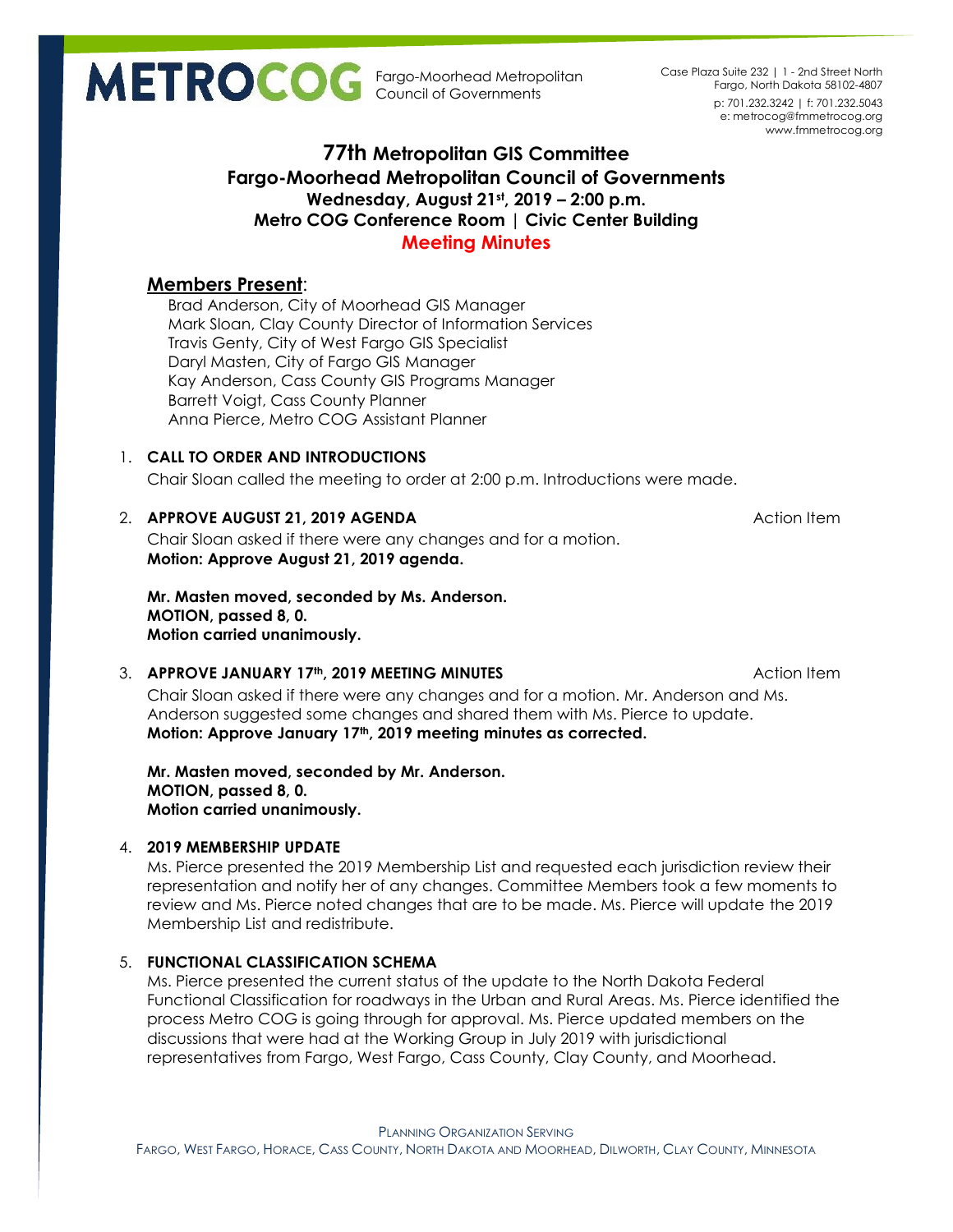At the July Working Group meeting, Ms. Pierce noted that Metro COG will provide field schema information and domains that each jurisdiction is to input into their own Functional Classification Schema. This way each jurisdiction will be able to easily update their individual files for consistency.

Mr. Sloan noted that Mr. Anderson and he have met to make sure address points and centerline files are consistent between Clay County and the City of Moorhead.

Mr. Masten noted that Ms. Anderson, Mr. Genty, and Mr. Masten need to set a time to get the Cass County, City of Fargo, and City of West Fargo address point and centerline files consistent across their jurisdictions as well. Ms. Anderson said she would schedule a date to do this.

#### 6. **GIS ROUND TABLE**

Mr. Anderson noted that he will follow up with Jim Mertz at the North Dakota Conference and we will discuss this at the January 2020 meeting.

#### 7. **PICTOMETRY / OBLIQUE IMAGERY COSTS**

Ms. Anderson and Mr. Voigt discussed adding Planning Department funds to get oblique imagery countywide. Currently, the imagery was not added to the budget for 2020. Mr. Masten noted that the City of Fargo's next Pictometry collection would be in 2021.

Ms. Anderson noted that oblique imagery is not valuable for the GIS department for the entire county. She is willing to support the decision to collect it, especially for the more developed towns, but will not budget for her department. Mr. Voigt noted that it is not a need, but has added value and would consider piggy-backing off the effort.

Mr. Genty noted that in his experience in Todd County, MN, they collected oblique imagery for the larger cities that had funds to contribute to the effort and rural areas were not collected in oblique as it was not cost effective.

Ms. Anderson noted that it may be valuable to talk with the City of Horace about potential cost-sharing to collect oblique imagery in Cass County.

#### 8. **LiDAR / Aerial Imagery RFP**

Mr. Masten noted that he has started writing the RFP and it is very similar to what was flown in the past. He has started to calculate the numbers and is waiting on the Diversion Authority to let him know where they need to collect the data. Mr. Masten will email a draft RFP once he hears from the Diversion Authority. Mr. Masten passed out a draft estimate of fees for each jurisdiction based on previous LiDAR projects. He noted that he assumes these are on the high side, but acknowledges that for 2020 budgets members need to have an estimated budget for the project. He also included a draft map based on feedback previously received from jurisdictions.

Mr. Masten asked members to review the draft estimate, content to be collected for each jurisdiction, and the map to make sure the information is accurate in the RFP.

Ms. Pierce asked Ms. Anderson to check with the City of Horace on if they have certain needs for the project.

Mr. Sloan noted that Clay County should just pay for the Dilworth portion of the project, since Clay County does all the GIS work for the City of Dilworth.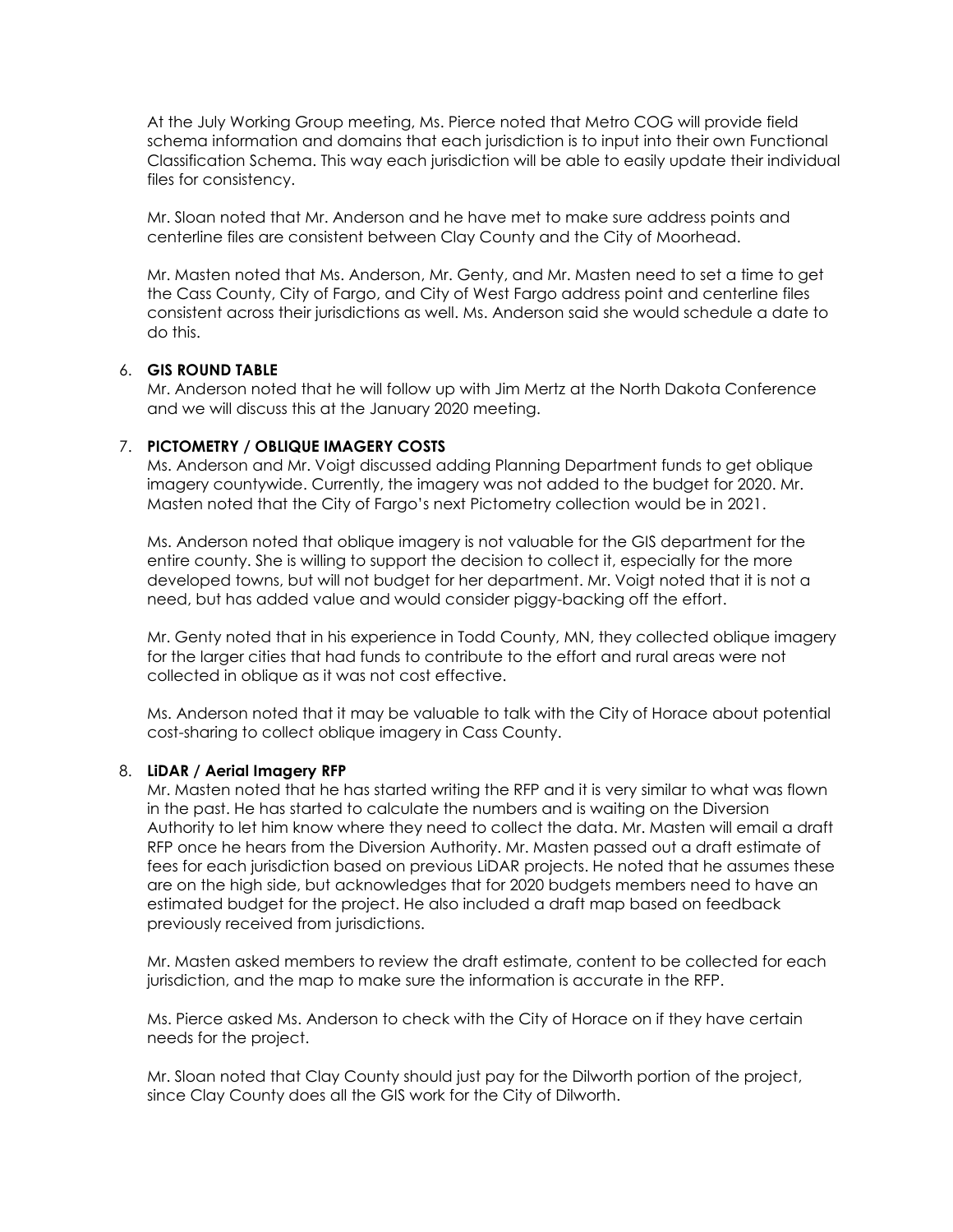Ms. Anderson requested a digital copy, so they could send it on to Horace. Ms. Anderson also noted that it would be good to collect Casselton, ND and she would talk to Mr. Jason Benson about it. Ms. Pierce agreed that would be nice to have from Metro COG's planning perspective.

## 9. **FARGO-MOORHEAD BIKE MAP APP**

Ms. Pierce informed the group that the Bike Map App has launched! There has been positive feedback regarding the App so far. Ms. Pierce informed the committee that revisions to the App data can occur on a monthly basis. Ms. Pierce requested that members submit GIS files of only the new bike network routes to her when they know of updates or new installations to the bike network. She also noted that on a yearly basis, she will contact the jurisdictions requesting any updates in order to ensure the App is being updated regularly.

## 10. **JURISDICTIONAL ROUNDTABLE & UPDATES**

- a. City of Fargo
	- Proximity Dispatch by Fargo Fire Department needed to have added driveways to routable network to resolve some dispatch issues that have addresses that were snapping to the Interstate. This was identified due to complaints associated with routing to Ruby Tuesdays off 25<sup>th</sup> Street and the old Gander Mountain.
- b. City of Moorhead
	- New Forester hired and Mr. Anderson worked to convert the tree plotting program into a cloud-based program with cleaned up schema; This works with PubWorks
	- Damage Assessment Standard is to go out for a shortened review
- c. City of Dilworth
	- Not present
- d. City of West Fargo
	- Working on getting a GIS technician on board, which would change Mr. Genty's title to GIS Manager.
	- Data requests from external engineers and Mr. Genty is having trouble with projection consistencies across data.
- e. City of Horace
	- Not present
- f. Cass County
	- Updated ArcMap
	- North Dakota Conference October 22 and 23rd
- g. Clay County
	- Distributed printed Highway Map
	- Construction is still underway at Clay County campus
	- Space study underway to determine where more courtrooms will go
	- NextGen911 is moving onto second phase
	- Dispatching 2 Fire Departments in the rural fire districts during the day. In the process of creating all new maps.
	- Creating new maps using drones to fly and map the Clay County campus